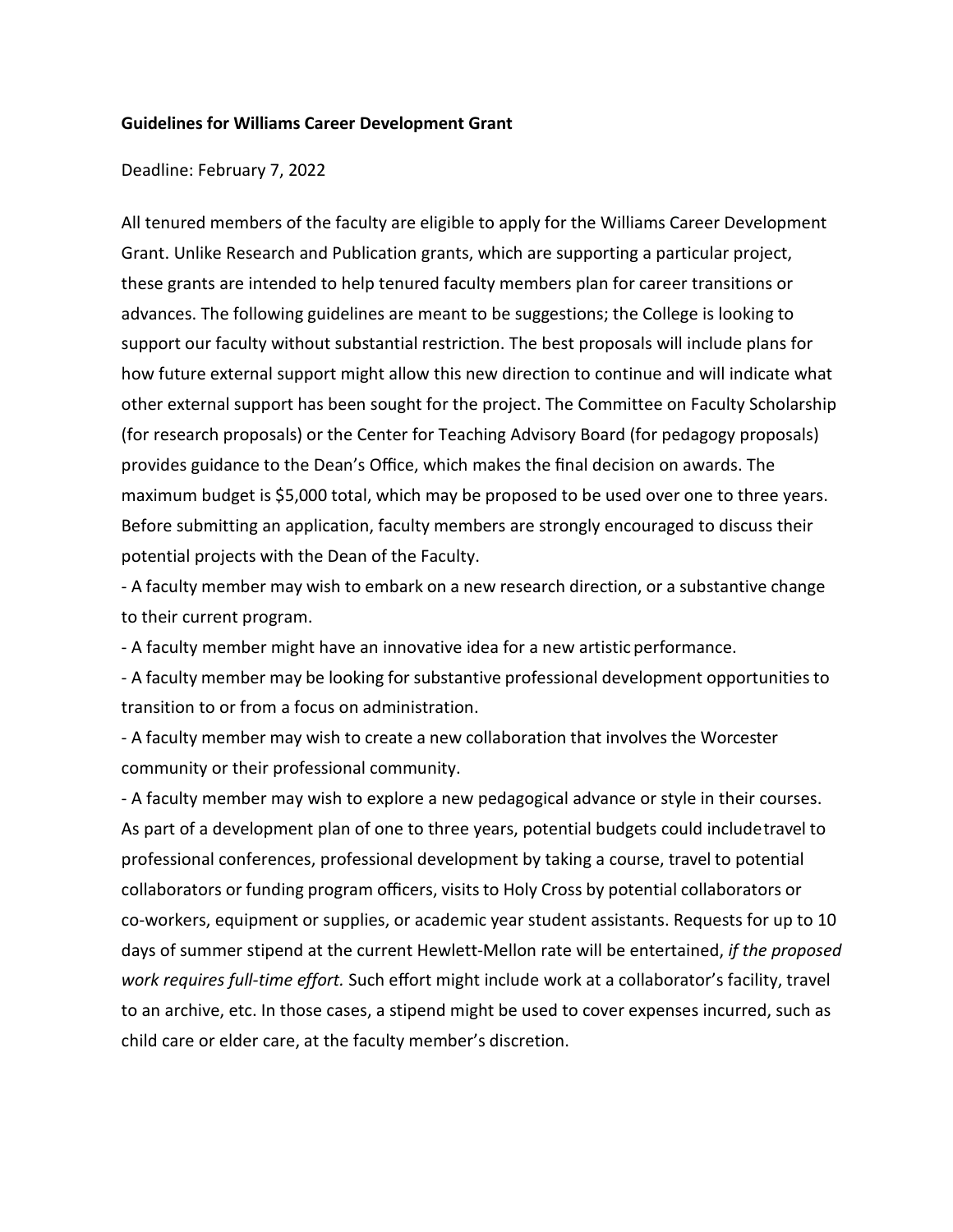If faculty members are funded under this grant proposal, they remain eligible for other funding, but overlap with other funds will be considered.

All requests must be made through the Faculty Support Portal by February 7, for earliest start date of May 15.

All applications must be submitted through the new Faculty Support Portal and include:

- 1. A 250-word abstract of research plan or project.
- 2. A faculty development plan or project described in clear and non-technical terms, of no more than 1250 words. This proposal should establish the project's relationship to your previous professional work and explain how it will allow you to transition or advance in your career. Included in this request should be a clear timeline establishing when the requested resources will be used. This proposal is the only document that members of the Committee on Faculty Scholarship (for research projects) or Center for Teaching Advisory Board (for pedagogy projects) will have to evaluate the substance of the project. Therefore, it is essential that the proposal narrative include enough detail about the ideas, objectives, and methods of the project to enable the panelists to assess its quality and significance for the faculty member's career. The Dean's Office will route the applications to the appropriate group for input; please indicate whether you believe the project can be characterized mostly as scholarship, pedagogy, or service. Final decisions on funding rest with the Dean's Office.
- 3. Detailed budget listing the direct costs requested in application. A timeline must be included, including the years in which the budget is being requested.
- 4. Curriculum vitae. Vitae must be up-to-date and indicate current and expectedleaves.
- 5. A recommendation letter from your Department Chair.

Response to fields in the faculty support portal about other support:

1. All other internal College financial support received in the past three years (other than through the department or for conference travel), and indication of whether this support was related to this proposed project.

2. Any external support you have applied for related to this project. If you have applied for external support, indicate the funding agency and status of the request. If you have not applied for external support, provide a reason why not.